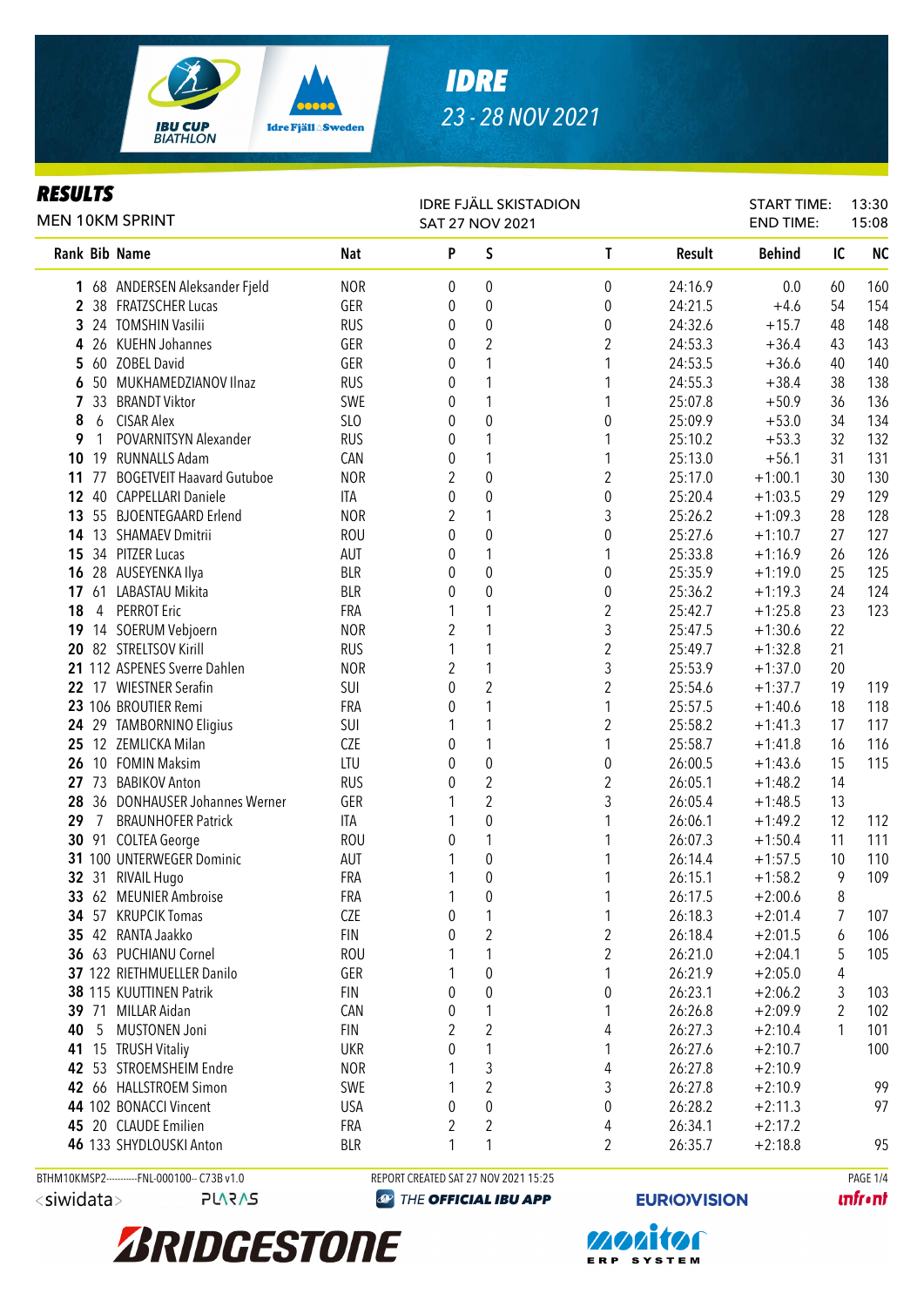

# *IDRE 23 - 28 NOV 2021*

## *RESULTS*

| rejulij<br><b>MEN 10KM SPRINT</b>               |                   | <b>IDRE FJÄLL SKISTADION</b><br><b>SAT 27 NOV 2021</b> |                                      |                  |                     | <b>START TIME:</b><br><b>END TIME:</b> | 13:30<br>15:08  |
|-------------------------------------------------|-------------------|--------------------------------------------------------|--------------------------------------|------------------|---------------------|----------------------------------------|-----------------|
| <b>Rank Bib Name</b>                            | <b>Nat</b>        | P                                                      | S                                    | L                | Result              | <b>Behind</b>                          | <b>NC</b><br>IC |
| 47 59 ZINGERLE David                            | <b>ITA</b>        | 0                                                      | $\mathbf{1}$                         | 1                | 26:36.4             | $+2:19.5$                              | 94              |
| 48 92 MA Guoqiang                               | <b>CHN</b>        | 0                                                      | $\boldsymbol{0}$                     | 0                | 26:37.4             | $+2:20.5$                              | 93              |
| 49 95 IVARSSON Anton                            | SWE               | 0                                                      | 1                                    | 1                | 26:38.6             | $+2:21.7$                              | 92              |
| 50 75 ZHANG Chunyu                              | <b>CHN</b>        |                                                        | 1                                    | $\overline{c}$   | 26:41.5             | $+2:24.6$                              | 91              |
| 51 119 LOMBARDOT Oscar                          | FRA               |                                                        | 1                                    | $\overline{c}$   | 26:42.8             | $+2:25.9$                              |                 |
| 52 67 USOV Andrei                               | <b>MDA</b>        | $\overline{2}$                                         | $\pmb{0}$                            | $\overline{2}$   | 26:43.5             | $+2:26.6$                              | 89              |
| 53<br>9<br><b>HASILLA Tomas</b>                 | <b>SVK</b>        | 1                                                      | $\overline{2}$                       | 3                | 26:49.3             | $+2:32.4$                              | 88              |
| 54 49 MARECEK Jonas                             | <b>CZE</b>        | 0                                                      | $\mathfrak{Z}$                       | 3                | 26:50.1             | $+2:33.2$                              | 87              |
| 55 103 TULATSIN Ivan                            | <b>BLR</b>        | 2                                                      | $\overline{2}$                       | 4                | 26:51.7             | $+2:34.8$                              |                 |
| 56 46 JAKOB Patrick                             | AUT               |                                                        | $\overline{2}$                       | 3                | 26:56.5             | $+2:39.6$                              | 85              |
| 57 118 STRUM Matthew                            | CAN               |                                                        | $\mathbf{1}$                         | $\overline{2}$   | 26:57.8             | $+2:40.9$                              | 84              |
| 58 23 NYKVIST Emil                              | SWE               |                                                        | $\mathbf{1}$                         | $\overline{c}$   | 26:58.0             | $+2:41.1$                              |                 |
| 59 69 SJOKVIST Henning                          | <b>SWE</b>        | 0                                                      | $\overline{2}$                       | $\overline{2}$   | 27:03.1             | $+2:46.2$                              |                 |
| 60 70 KINASH Stepan                             | <b>UKR</b>        | 1                                                      | $\boldsymbol{0}$                     | 1                | 27:04.2             | $+2:47.3$                              | 81              |
| 61 132 JAEGER Martin                            | SUI               | 2                                                      | $\overline{2}$                       | 4                | 27:04.8             | $+2:47.9$                              | $80\,$          |
| 62 48 BIRKENTALS Renars                         | LAT               | 0                                                      | $\overline{2}$                       | $\boldsymbol{2}$ | 27:08.0             | $+2:51.1$                              | 79              |
| 63 39 BALODIS Rudis                             | LAT               | 0                                                      | 1                                    | 1                | 27:08.5             | $+2:51.6$                              | 78              |
| 64 137 KOCIAN Jakub                             | <b>CZE</b>        | 0                                                      | $\boldsymbol{0}$                     | 0                | 27:09.4             | $+2:52.5$                              |                 |
| 65 27 DYUSSENOV Asset                           | KAZ               | 0                                                      | $\mathfrak{Z}$                       | 3                | 27:14.0             | $+2:57.1$                              | 76              |
| 65 30 TELEN Serhiy                              | <b>UKR</b>        | 0                                                      | 1                                    | 1                | 27:14.0             | $+2:57.1$                              | 76              |
| 67 64 FRAVI Laurin                              | SUI               | 1                                                      | $\sqrt{3}$                           | 4                | 27:15.7             | $+2:58.8$                              |                 |
| 68 138 MOLINARI Michele                         | <b>ITA</b>        |                                                        | $\mathbf{1}$                         | $\overline{c}$   | 27:17.2             | $+3:00.3$                              |                 |
| 69 85 MIKYSKA Tomas                             | CZE               | 4                                                      | $\boldsymbol{0}$                     | 4                | 27:18.7             | $+3:01.8$                              |                 |
| 70 11 CHOI Dujin                                | <b>KOR</b>        | $\overline{2}$                                         | $\mathbf{1}$                         | 3                | 27:21.9             | $+3:05.0$                              | 71              |
| 70 35 RAENKEL Raido                             | <b>EST</b>        | $\overline{2}$                                         | $\overline{2}$                       | 4                | 27:21.9             | $+3:05.0$                              | 71              |
| 72 21 LAHAYE-GOFFART Tom                        | BEL               | $\overline{2}$                                         | $\mathbf{1}$                         | 3                | 27:22.4             | $+3:05.5$                              | 69              |
| 73 25 NEDZA-KUBINIEC Andrzej                    | POL               | $\overline{2}$                                         | $\mathbf{1}$                         | 3                | 27:22.6             | $+3:05.7$                              | 68              |
| $\mathbf{3}$<br>POSTL Thomas<br>74              | AUT               | $\overline{2}$                                         | $\sqrt{2}$                           | 4                | 27:24.2             | $+3:07.3$                              |                 |
| 75 43 ORLYK Andrii                              | <b>UKR</b>        | 1                                                      | $\mathfrak{Z}$                       | 4                | 27:26.5             | $+3:09.6$                              |                 |
| 76 113 BOROVYK Roman                            | <b>UKR</b>        | 1                                                      | $\mathbf{1}$                         | 2                | 27:33.4             | $+3:16.5$                              |                 |
| 77 93 LEONESIO lacopo                           | ITA               | 0                                                      | $\mathbf{1}$                         | 1                | 27:33.6             | $+3:16.7$                              |                 |
| 78 129 BRYN Patryk                              | POL               | $\theta$                                               | $\mathbf 0$                          | 0                | 27:37.9             | $+3:21.0$                              | 63              |
| 79 47 SKORUSA Wojciech                          | POL               |                                                        | 3                                    | 4                | 27:39.3             | $+3:22.4$                              | 62              |
| 80 65 KIM Yonggyu<br>32 PIQUERAS GARCIA Roberto | <b>KOR</b>        | 2                                                      | 1                                    | 3                | 27:39.5             | $+3:22.6$                              | 61              |
| 81<br>82 128 BROWN Luke                         | <b>ESP</b>        |                                                        |                                      | 2                | 27:41.2             | $+3:24.3$                              | 59              |
| 83 56 MACKINE Jokubas                           | <b>USA</b><br>LTU | 2<br>2                                                 | $\overline{c}$<br>1                  | 4                | 27:44.0             | $+3:27.1$                              | 57              |
| 84 22 MAKAROV Maksim                            |                   | $\overline{c}$                                         |                                      | 3                | 27:44.2<br>27:45.7  | $+3:27.3$                              | 55              |
| 85 54 BARTKO Simon                              | MDA<br><b>SVK</b> | 3                                                      | 3<br>$\overline{c}$                  | 5<br>5           | 27:47.7             | $+3:28.8$                              | 53<br>51        |
| 86 99 KARVINEN Otto-Eemil                       | <b>FIN</b>        | 2                                                      | $\boldsymbol{0}$                     | 2                | 27:50.3             | $+3:30.8$<br>$+3:33.4$                 |                 |
| 87 96 BRYHADYR Ruslan                           | <b>UKR</b>        | 1                                                      | 1                                    | $\boldsymbol{2}$ | 27:55.3             | $+3:38.4$                              |                 |
| 88 76 CONNELLY Zachary                          | CAN               | $\boldsymbol{2}$                                       | $\overline{2}$                       | 4                | 27:57.3             | $+3:40.4$                              |                 |
| 89 101 STALDER Gion                             | SUI               | $\overline{2}$                                         | 1                                    | 3                | 28:03.7             | $+3:46.8$                              |                 |
| 90 44 DURTSCHI Max                              | <b>USA</b>        | 3                                                      | $\sqrt{2}$                           | 5                | 28:10.9             | $+3:54.0$                              | 41              |
| 41 CHRISTILLE Cedric<br>91                      | <b>ITA</b>        |                                                        | $\sqrt{3}$                           | 4                | 28:19.3             | $+4:02.4$                              |                 |
| 92 58 TURLUBEKOV Bekentay                       | KAZ               | 1                                                      | 3                                    | 4                | 28:30.3             | $+4:13.4$                              | 37              |
| BTHM10KMSP2-----------FNL-000100-- C73B v1.0    |                   |                                                        | REPORT CREATED SAT 27 NOV 2021 15:25 |                  |                     |                                        | PAGE 2/4        |
| <siwidata><br/><b>PLARAS</b></siwidata>         |                   |                                                        | <b>@ THE OFFICIAL IBU APP</b>        |                  | <b>EURIO)VISION</b> |                                        | <b>unfront</b>  |







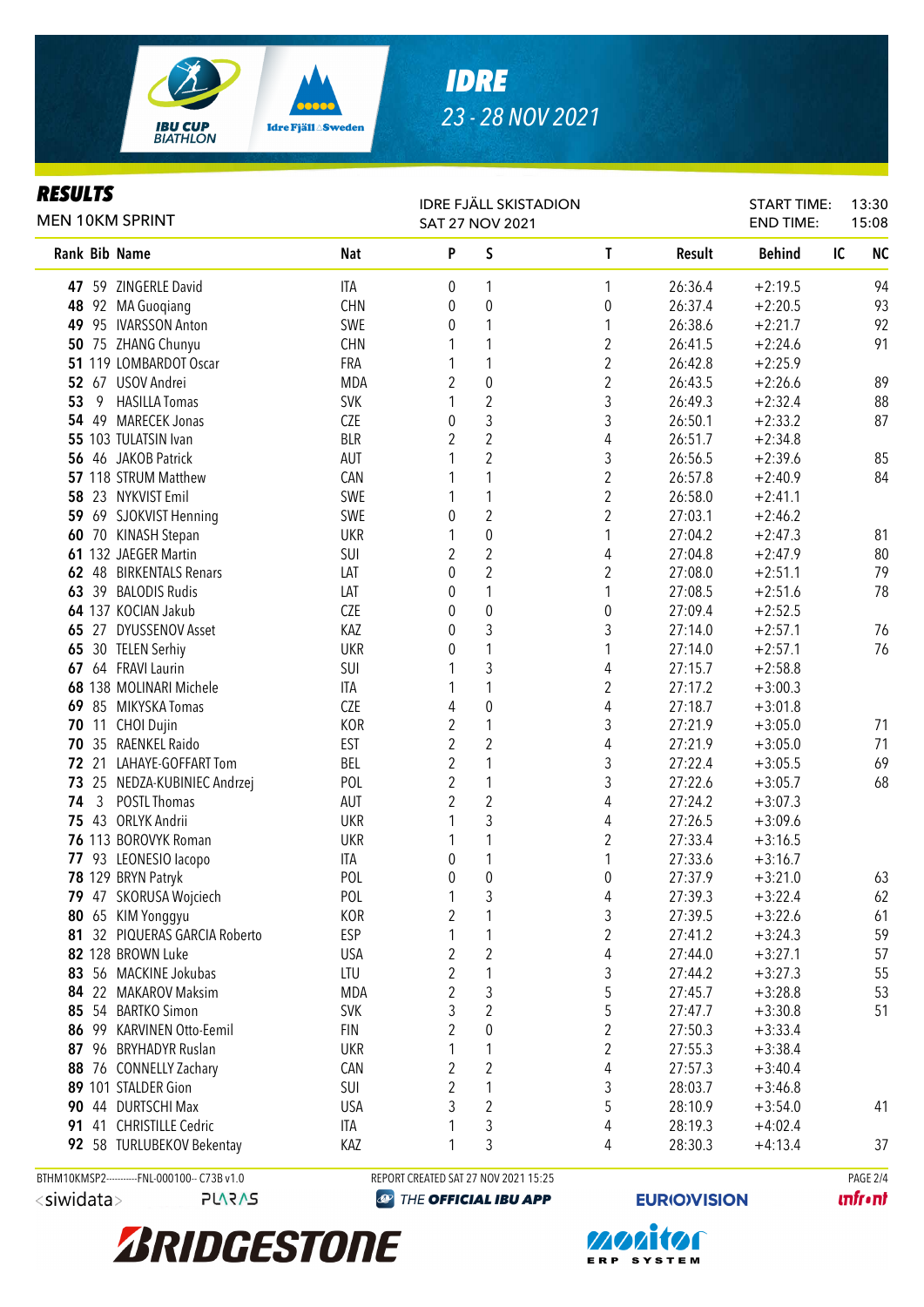

### *RESULTS*

|  | MEN 10KM SPRINT                         |            | <b>SAT 27 NOV 2021</b> |                         | <b>IDRE FJÄLL SKISTADION</b> |         | <b>START TIME:</b><br><b>END TIME:</b> | 13:30<br>15:08  |
|--|-----------------------------------------|------------|------------------------|-------------------------|------------------------------|---------|----------------------------------------|-----------------|
|  | Rank Bib Name                           | <b>Nat</b> | P                      | S                       | T                            | Result  | <b>Behind</b>                          | <b>NC</b><br>IC |
|  | 93 130 PORSHNEV Nikita                  | <b>RUS</b> | 1                      | 2                       | 3                            | 28:30.7 | $+4:13.8$                              |                 |
|  | 94 37 FOUNTAIN Vinny                    | GBR        | $\overline{c}$         | $\sqrt{2}$              | 4                            | 28:30.9 | $+4:14.0$                              | 33              |
|  | 95 72 NAKAJIMA Jin                      | <b>JPN</b> | $\overline{c}$         | $\sqrt{2}$              | 4                            | 28:32.4 | $+4:15.5$                              | 31              |
|  | 96 94 TERENTJEV Stepan                  | LTU        | 3                      |                         | 4                            | 28:36.2 | $+4:19.3$                              | 29              |
|  | 97 16 ENKHBAT Enkhsaikhan               | MGL        | 3                      | 1                       | 4                            | 28:37.6 | $+4:20.7$                              | 27              |
|  | 98 126 GEGO Hunor                       | <b>ROU</b> |                        | $\overline{2}$          | 3                            | 28:39.3 | $+4:22.4$                              |                 |
|  | 99 90 ROSBO Joachim Weel                | DEN        | 1                      | $\pmb{0}$               |                              | 28:42.6 | $+4:25.7$                              | 23              |
|  | 100 18 KODAMA Shohei                    | <b>JPN</b> | 4                      | $\overline{2}$          | 6                            | 28:43.2 | $+4:26.3$                              | 21              |
|  | 101 123 VSIVTSEV Mart                   | <b>EST</b> |                        | $\pmb{0}$               | 1                            | 28:48.2 | $+4:31.3$                              | 19              |
|  | 102 80 MACKELS Marek                    | BEL        |                        | 3                       | 4                            | 28:49.9 | $+4:33.0$                              | 17              |
|  | 103 8 ANGELIS Apostolos                 | GRE        |                        | $\overline{c}$          | 3                            | 28:51.8 | $+4:34.9$                              | 15              |
|  | 104 88 LEE Suyoung                      | KOR        | $\overline{2}$         | $\overline{2}$          | 4                            | 28:57.3 | $+4:40.4$                              | 13              |
|  | 105 136 TRIXL Sebastian                 | AUT        | 4                      | $\overline{2}$          | 6                            | 28:58.1 | $+4:41.2$                              |                 |
|  | 106 127 JAKELIUNAS Lukas                | LTU        | $\overline{2}$         | $\overline{2}$          | 4                            | 29:07.0 | $+4:50.1$                              |                 |
|  | 107 86 TSEREN-OCHIR Adiyajargal         | MGL        | 3                      | 0                       | 3                            | 29:14.9 | $+4:58.0$                              | 7               |
|  | 108 114 LI Hang                         | <b>CHN</b> | $\overline{2}$         | 3                       | 5                            | 29:18.9 | $+5:02.0$                              | 5               |
|  | 109 78 BAISHO Kazuki                    | <b>JPN</b> | 3                      | 3                       | 6                            | 29:21.2 | $+5:04.3$                              | 3               |
|  | 110 45 AOLAID Marten                    | <b>EST</b> | 3                      | 3                       | 6                            | 29:34.0 | $+5:17.1$                              | 1               |
|  | 111 105 YERYOMIN Vladimir               | KAZ        | $\overline{2}$         | $\overline{2}$          | 4                            | 29:36.8 | $+5:19.9$                              | 1               |
|  | <b>112 97 UHA Juri</b>                  | <b>EST</b> | 3                      | 1                       | 4                            | 29:41.4 | $+5:24.5$                              |                 |
|  | 113 108 PANYIK David                    | <b>HUN</b> |                        | $\overline{2}$          | 3                            | 29:42.7 | $+5:25.8$                              | 1               |
|  | 114 52 REPNIK Matic                     | SLO        | 3                      | $\overline{2}$          | 5                            | 29:50.8 | $+5:33.9$                              | 1               |
|  | 115 83 WEBB Marcus                      | GBR        | $\pmb{0}$              | $\overline{2}$          | 2                            | 29:52.3 | $+5:35.4$                              | 1               |
|  | 116 134 YAMAMOTO Masaharu               | <b>JPN</b> | 3                      | 1                       | 4                            | 29:59.4 | $+5:42.5$                              |                 |
|  | 117 109 VUKOVIC Aleksa                  | <b>BIH</b> | $\overline{2}$         | 0                       | $\boldsymbol{2}$             | 30:03.6 | $+5:46.7$                              | 1               |
|  | 118 51 TSOUREKAS Nikolaos               | GRE        |                        | 4                       | 5                            | 30:10.8 | $+5:53.9$                              | 1               |
|  | 119 135 OTGONDAVAA Gantulga             | MGL        |                        | $\sqrt{2}$              | 3                            | 30:19.1 | $+6:02.2$                              | 1               |
|  | 120 111 DE SANTANA VASCONCELLOS Matheus | <b>BRA</b> | $\pmb{0}$              | 1                       |                              | 30:31.2 | $+6:14.3$                              | 1               |
|  | 121 116 LARSSON Erik                    | SWE        | $\overline{2}$         | 5                       | 7                            | 30:34.1 | $+6:17.2$                              |                 |
|  | 122 79 VANIAS Alexander                 | GRE        | 0                      | 4                       | 4                            | 30:37.0 | $+6:20.1$                              | 1               |
|  | 123 125 BUKI Adam                       | <b>HUN</b> | 1                      | 4                       | 5                            | 31:01.8 | $+6:44.9$                              | 1               |
|  | 124 87 YILMAZ Halil Ibrahim             | <b>TUR</b> | $\overline{2}$         | 1                       | 3                            | 31:09.2 | $+6:52.3$                              | 1               |
|  | 125 124 MA Wei                          | CHN        | 3                      | 4                       |                              | 31:25.9 | $+7:09.0$                              |                 |
|  | 126 131 LOPATIC Stefan                  | <b>BIH</b> |                        | 3                       | 4                            | 31:38.3 | $+7:21.4$                              |                 |
|  | 127 98 OZTUNC Zana                      | <b>TUR</b> | 3                      |                         | 4                            | 31:44.3 | $+7:27.4$                              |                 |
|  | 128 84 HULGAARD Jens                    | DEN        | 3                      | 3                       | 6                            | 32:02.1 | $+7:45.2$                              |                 |
|  | 129 104 STANISH Boris                   | AUS        | 4                      | 3                       | 7                            | 32:21.1 | $+8:04.2$                              |                 |
|  | 130 117 DUMAN Abdurrahim                | <b>TUR</b> | 3                      | $\overline{\mathbf{c}}$ | 5                            | 32:36.5 | $+8:19.6$                              |                 |
|  | 131 74 GAIDUC Nicolae                   | MDA        | 1                      | 3                       | 4                            | 33:28.9 | $+9:12.0$                              |                 |
|  | 132 120 ROSBO Jacob Weel                | DEN        | 5                      | 5                       | 10                           | 34:08.0 | $+9:51.1$                              |                 |
|  | 133 107 KOSTOSKI Nikola                 | MKD        | 2                      | 3                       | 5                            | 40:46.6 | $+16:29.7$                             | 1               |
|  | 134 81 ANTONIO FIGUEROA Raul            | MEX        | 3                      | 3                       | 6                            | 47:56.1 | $+23:39.2$                             | 1               |
|  |                                         |            |                        |                         |                              |         |                                        |                 |

#### Did not finish

121 BRAUN Maxim **KAZ** 2

<siwidata>

BTHM10KMSP2---------FNL-000100-- C73B v1.0 REPORT CREATED SAT 27 NOV 2021 15:25 RAGE 3/4<br>
REPORT CREATED SAT 27 NOV 2021 15:25 RAGE 3/4 PAGE 3/4

**EXP THE OFFICIAL IBU APP** 

**EURIO)VISION** 

**unfront**